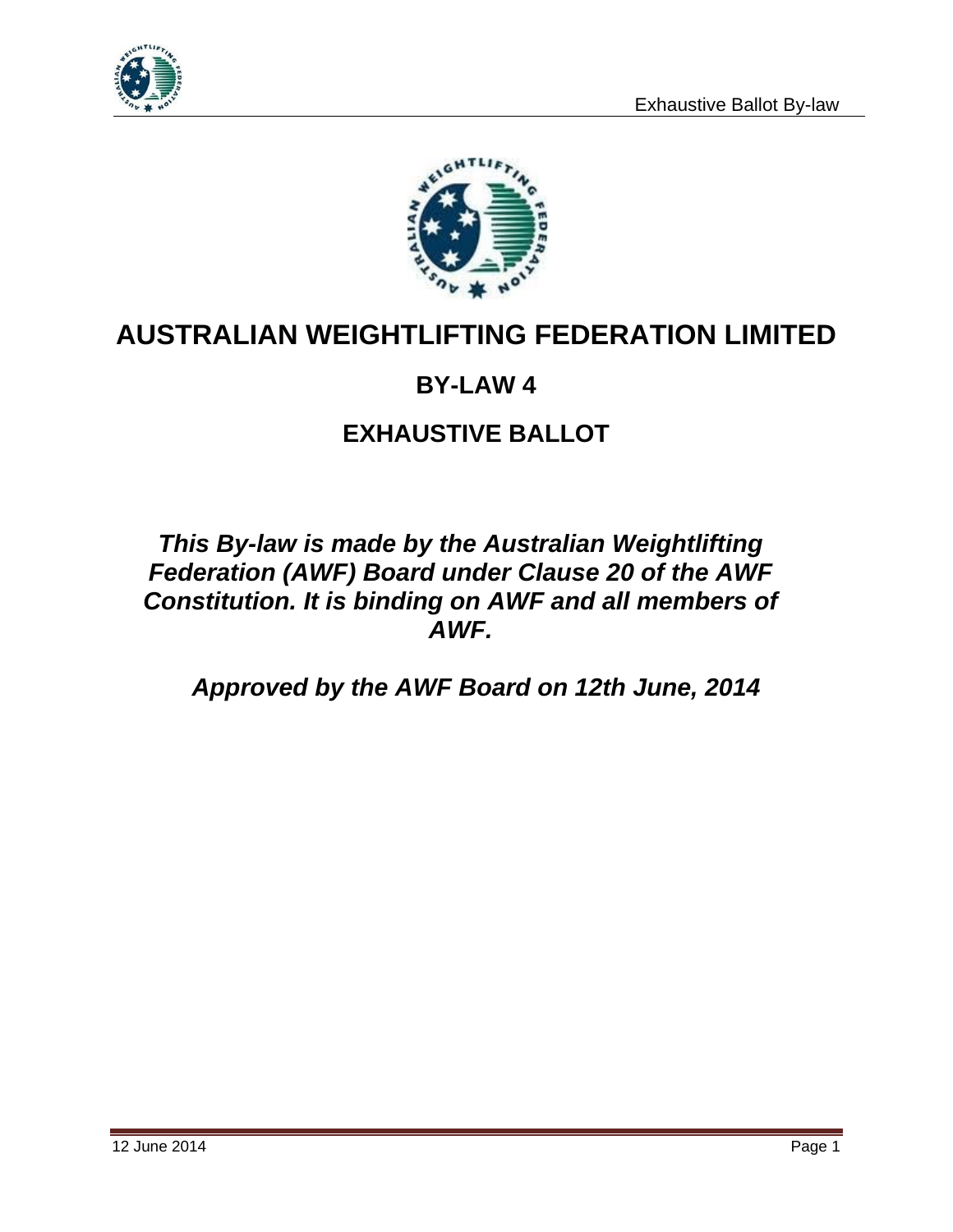

### **1. EXHAUSTIVE BALLOT BY-LAW**

This By-law sets out the procedure for voting at elections of Elected Directors. This Bylaw is made by Australian Weightlifting Federation (AWF) pursuant to clause 7.2.1.3 of the Australian Weightlifting Federation Constitution.

#### **2. DEFINITIONS AND INTERPRETATION**

In this By-law, unless the context otherwise requires, the following terms and expressions shall have the following meanings:

**Board** means the Board of AWF as constituted from time to time. **Elected Director** means a Director elected to the Board of the AWF in accordance with clause 13 of the AWF Constitution. **Member Member Member means a member for the time being** under clause 5 of the AWF Constitution.

All other defined terms and expressions shall have the same meaning as in the AWF Constitution. In the event of any conflict, the definition in the AWF Constitution shall prevail.

#### **2. ELECTION BY EXHAUSTIVE BALLOT**

2.1 In accordance with clause 13.2.2.4 of the AWF Constitution, voting at elections of Elected Directors shall be conducted by exhaustive ballot.

2.2. Members shall be advised of nominees for election prior to the commencement of each round of the election process.

#### **3. NOMINATION EQUALS VACANCIES OR NUMBER OF NOMINATIONS LESS THAN VACANCIES**

3.1 If the number of nominations received for the Board is equal to the number of vacancies to be filled or if there are insufficient nominations received to fill all vacancies on the Board, then those nominated shall only be elected if they are elected by the Members by secret ballot (Clause 13.7.3 of the AWF Constitution).

3.2 Ballot papers shall be prepared for each nominee. The ballot paper shall include two boxes, being YES and NO. The members will be required to mark